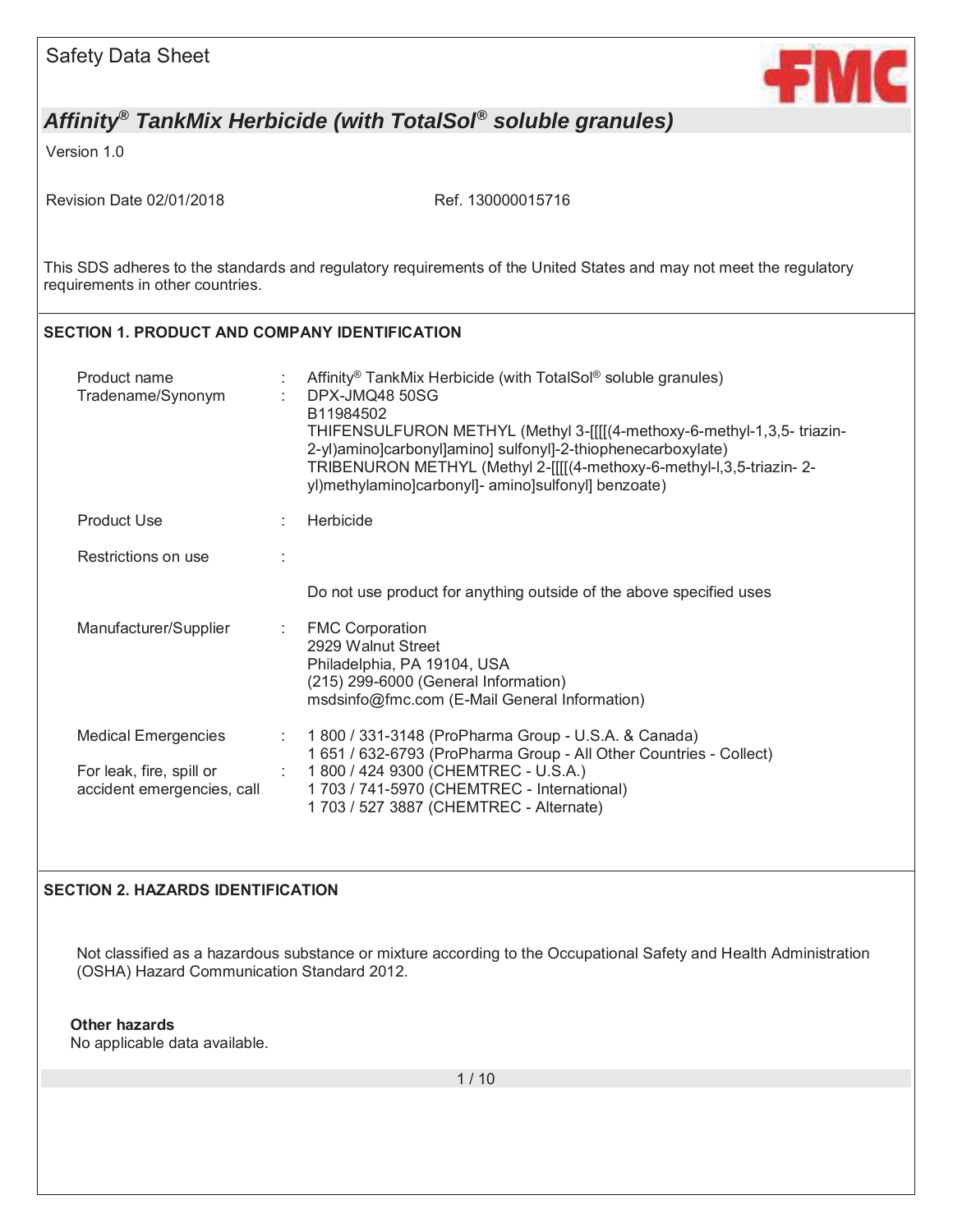

Version 1.0

Revision Date 02/01/2018 Ref. 130000015716

#### **SECTION 3. COMPOSITION/INFORMATION ON INGREDIENTS**

| Component                         | CAS-No.     | Concentration |
|-----------------------------------|-------------|---------------|
| Tribenuron methyl                 | 101200-48-0 | 10 %          |
| Thifensulfuron methyl             | 79277-27-3  | 40 %          |
| Trisodium phosphate dodecahydrate | 10101-89-0  | $1 - 5%$      |
| Sodium carbonate                  | 497-19-8    | $10 - 15%$    |

The specific chemical identity and/or exact percentage (concentration) of composition has been withheld as a trade secret.

#### **SECTION 4. FIRST AID MEASURES**

| General advice | : Have the product container or label with you when calling a poison control<br>center or doctor, or going for treatment. See Section 1 for emergency phone<br>numbers See Label for Additional Precautions and Directions for Use |
|----------------|------------------------------------------------------------------------------------------------------------------------------------------------------------------------------------------------------------------------------------|
| Inhalation     | : No specific intervention is indicated as the compound is not likely to be<br>hazardous. Consult a physician if necessary.                                                                                                        |
| Skin contact   | : Take off all contaminated clothing immediately. Rinse skin immediately with<br>plenty of water for 15-20 minutes. Call a poison control center or doctor for<br>treatment advice.                                                |
| Eye contact    | : No specific intervention is indicated as the compound is not likely to be<br>hazardous. Consult a physician if necessary.                                                                                                        |
|                |                                                                                                                                                                                                                                    |
|                | 2/10                                                                                                                                                                                                                               |
|                |                                                                                                                                                                                                                                    |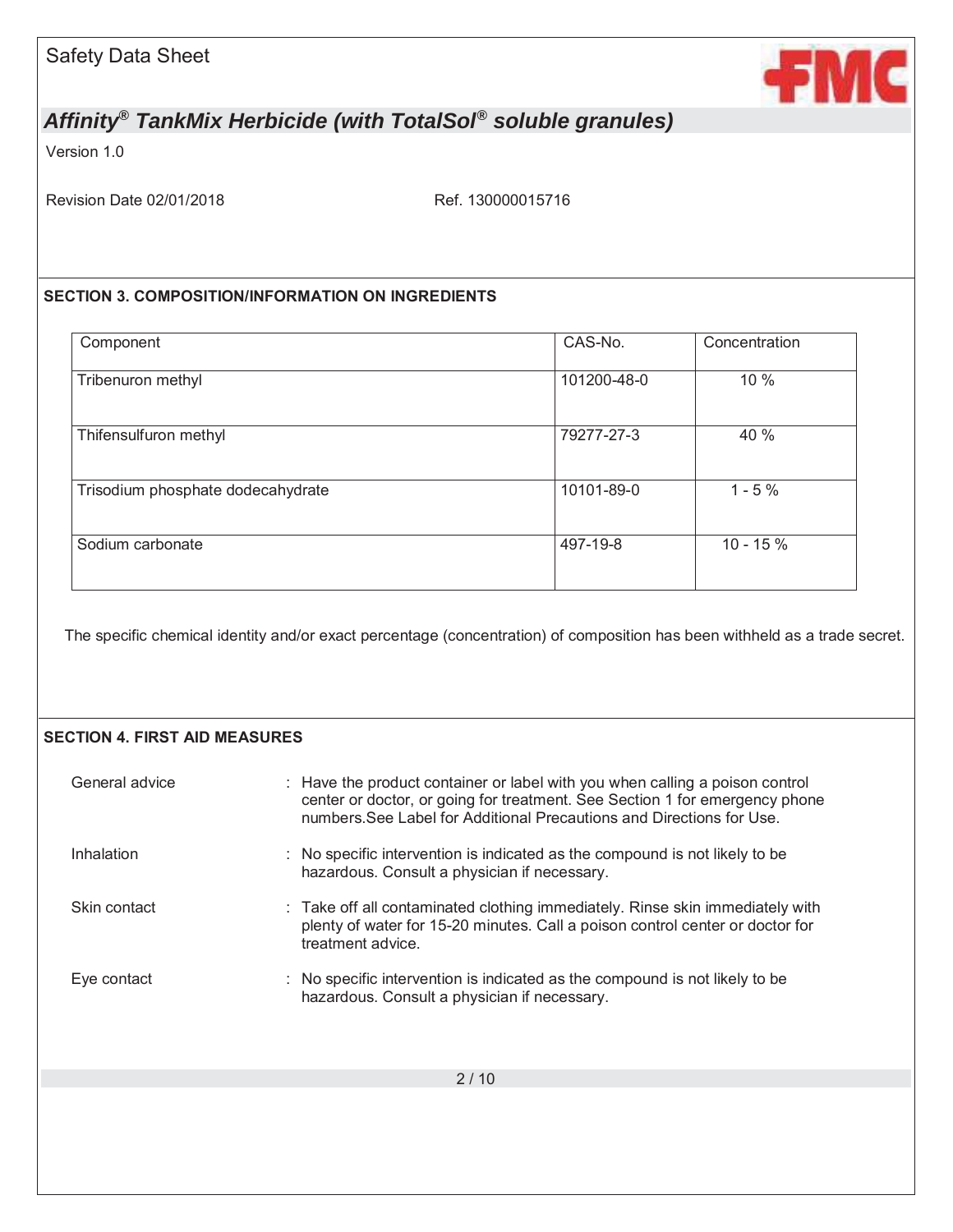

Version 1.0

| Revision Date 02/01/2018                                 | Ref. 130000015716                                                                                                                                                                                                                                                                                                                                                                                                                                                                                                                                                                                                     |
|----------------------------------------------------------|-----------------------------------------------------------------------------------------------------------------------------------------------------------------------------------------------------------------------------------------------------------------------------------------------------------------------------------------------------------------------------------------------------------------------------------------------------------------------------------------------------------------------------------------------------------------------------------------------------------------------|
| Ingestion                                                | : No specific intervention is indicated as the compound is not likely to be<br>hazardous. Consult a physician if necessary.                                                                                                                                                                                                                                                                                                                                                                                                                                                                                           |
| Most important<br>symptoms/effects, acute<br>and delayed | : No applicable data available.                                                                                                                                                                                                                                                                                                                                                                                                                                                                                                                                                                                       |
| Protection of first-aiders<br>Notes to physician         | : No applicable data available.<br>: No applicable data available.                                                                                                                                                                                                                                                                                                                                                                                                                                                                                                                                                    |
| <b>SECTION 5. FIREFIGHTING MEASURES</b>                  |                                                                                                                                                                                                                                                                                                                                                                                                                                                                                                                                                                                                                       |
| Suitable extinguishing media                             | : Water spray, Dry chemical, Carbon dioxide (CO2)                                                                                                                                                                                                                                                                                                                                                                                                                                                                                                                                                                     |
| Unsuitable extinguishing<br>media                        | : High volume water jet, (contamination risk)                                                                                                                                                                                                                                                                                                                                                                                                                                                                                                                                                                         |
| Specific hazards                                         | : Hazardous decomposition products formed under fire conditions. Carbon<br>dioxide (CO2) Nitrogen oxides (NOx)                                                                                                                                                                                                                                                                                                                                                                                                                                                                                                        |
| Special protective equipment<br>for firefighters         | : Wear full protective clothing and self-contained breathing apparatus.                                                                                                                                                                                                                                                                                                                                                                                                                                                                                                                                               |
| Further information                                      | : Prevent fire extinguishing water from contaminating surface water or the<br>ground water system. Collect contaminated fire extinguishing water<br>separately. This must not be discharged into drains. Fire residues and<br>contaminated fire extinguishing water must be disposed of in accordance with<br>local regulations.<br>(on small fires) If area is heavily exposed to fire and if conditions permit, let<br>fire burn itself out since water may increase the area contaminated. Cool<br>containers/tanks with water spray.<br>Do not allow run-off from fire fighting to enter drains or water courses. |
| <b>SECTION 6. ACCIDENTAL RELEASE MEASURES</b>            |                                                                                                                                                                                                                                                                                                                                                                                                                                                                                                                                                                                                                       |
|                                                          | NOTE: Review FIRE FIGHTING MEASURES and HANDLING (PERSONNEL) sections before proceeding with clean-up.<br>Use appropriate PERSONAL PROTECTIVE EQUIPMENT during clean-up.                                                                                                                                                                                                                                                                                                                                                                                                                                              |
| Safeguards (Personnel)                                   | : Wear personal protective equipment.                                                                                                                                                                                                                                                                                                                                                                                                                                                                                                                                                                                 |
| Environmental precautions                                | : Prevent material from entering sewers, waterways, or low areas.                                                                                                                                                                                                                                                                                                                                                                                                                                                                                                                                                     |
|                                                          | 3/10                                                                                                                                                                                                                                                                                                                                                                                                                                                                                                                                                                                                                  |
|                                                          |                                                                                                                                                                                                                                                                                                                                                                                                                                                                                                                                                                                                                       |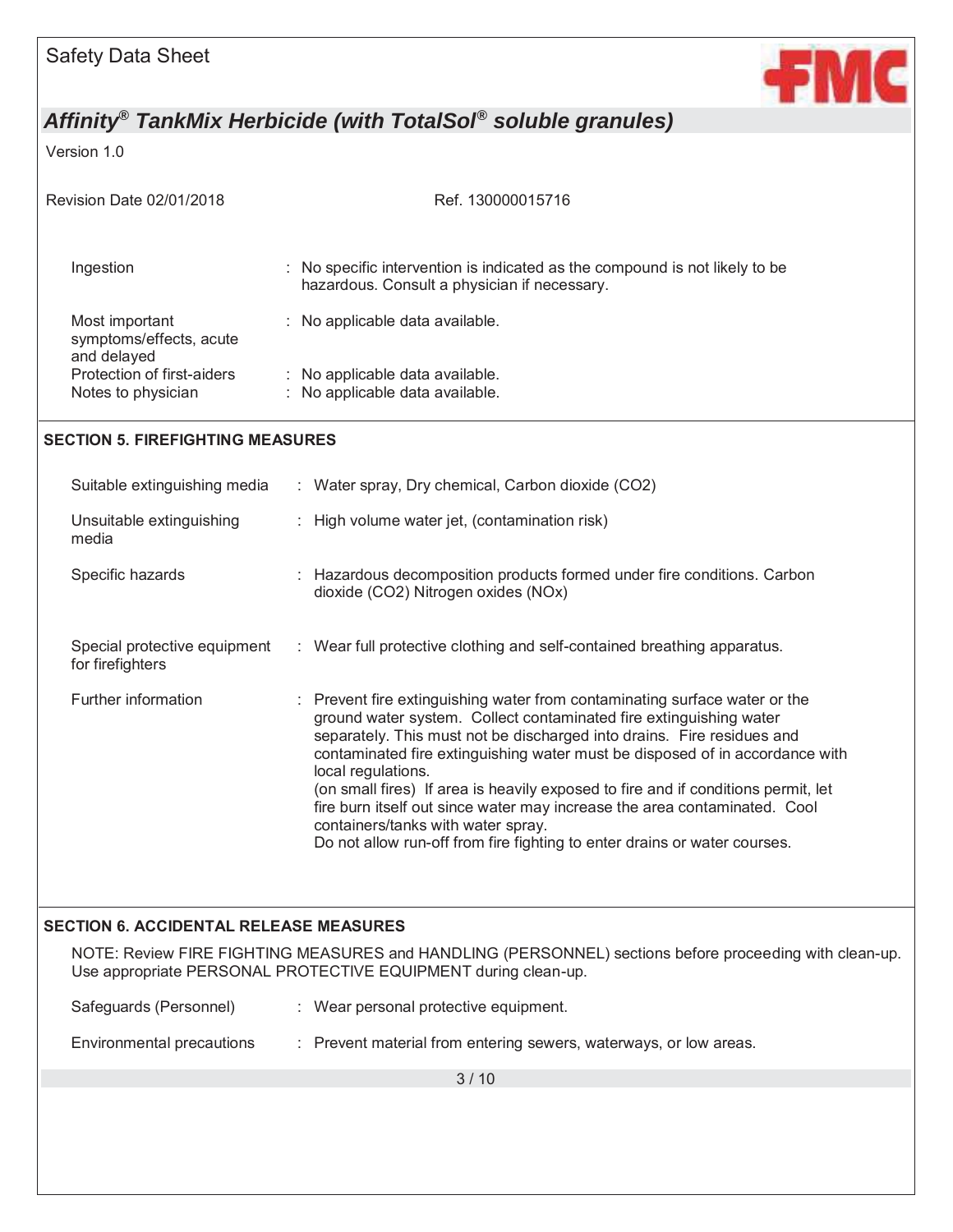

Version 1.0

| Revision Date 02/01/2018    | Ref. 130000015716                                                         |
|-----------------------------|---------------------------------------------------------------------------|
| Spill Cleanup               | : Sweep up and shovel into suitable containers for disposal.              |
| Accidental Release Measures | : Follow applicable Federal, State/Provincial and Local laws/regulations. |

#### **SECTION 7. HANDLING AND STORAGE**

| Handling (Personnel)            | : Wash hands thoroughly with soap and water after handling and before eating,<br>drinking, chewing gum, using tobacco, or using the toilet. Remove<br>clothing/PPE immediately if material gets inside. Wash the outside of gloves<br>before removing. Wash thoroughly and put on clean clothing.                                                                                                                                                                                                                                                                                                                                                                             |
|---------------------------------|-------------------------------------------------------------------------------------------------------------------------------------------------------------------------------------------------------------------------------------------------------------------------------------------------------------------------------------------------------------------------------------------------------------------------------------------------------------------------------------------------------------------------------------------------------------------------------------------------------------------------------------------------------------------------------|
| Handling (Physical Aspects)     | : Keep away from heat and sources of ignition.                                                                                                                                                                                                                                                                                                                                                                                                                                                                                                                                                                                                                                |
| Dust explosion class<br>Storage | : No applicable data available.<br>: Store in a place accessible by authorized persons only. Store in original<br>container. Keep in properly labelled containers. Keep containers tightly closed<br>in a dry, cool and well-ventilated place. Keep out of the reach of children.<br>Keep away from food, drink and animal feedingstuffs.<br>Do not contaminate water, other pesticides, fertilizer, food or feed in storage.<br>Store in original container. Keep tightly closed in a dry, cool and well-<br>ventilated place. Keep out of the reach of children.<br>No special restrictions on storage with other products.<br>Stable under recommended storage conditions. |
| Storage period                  | : No applicable data available.                                                                                                                                                                                                                                                                                                                                                                                                                                                                                                                                                                                                                                               |
| Storage temperature             | : No applicable data available.                                                                                                                                                                                                                                                                                                                                                                                                                                                                                                                                                                                                                                               |

#### **SECTION 8. EXPOSURE CONTROLS/PERSONAL PROTECTION**

| <b>Engineering controls</b>                               | : When handlers use closed systems, enclosed cabs, or aircraft in a manner<br>that meets the requirements listed in the Worker Protection Standard (WPS)<br>for agricultural pesticides [40 CFR 170.240 (d)(4-6)], the handler PPE<br>requirements may be reduced or modified as specified in the WPS.<br>IMPORTANT: When reduced PPE is worn because a closed system is being<br>used, handlers must be provided all PPE specified for "Applicators and Other<br>Handlers" and have such PPE immediately available for use in an<br>emergency, such as a spill or equipment breakdown. |
|-----------------------------------------------------------|-----------------------------------------------------------------------------------------------------------------------------------------------------------------------------------------------------------------------------------------------------------------------------------------------------------------------------------------------------------------------------------------------------------------------------------------------------------------------------------------------------------------------------------------------------------------------------------------|
| Personal protective equipment<br>Skin and body protection | : Applicators and other handlers must wear:                                                                                                                                                                                                                                                                                                                                                                                                                                                                                                                                             |
|                                                           | Chemical resistant gloves made of any waterproof material                                                                                                                                                                                                                                                                                                                                                                                                                                                                                                                               |
|                                                           | 4/10                                                                                                                                                                                                                                                                                                                                                                                                                                                                                                                                                                                    |
|                                                           |                                                                                                                                                                                                                                                                                                                                                                                                                                                                                                                                                                                         |
|                                                           |                                                                                                                                                                                                                                                                                                                                                                                                                                                                                                                                                                                         |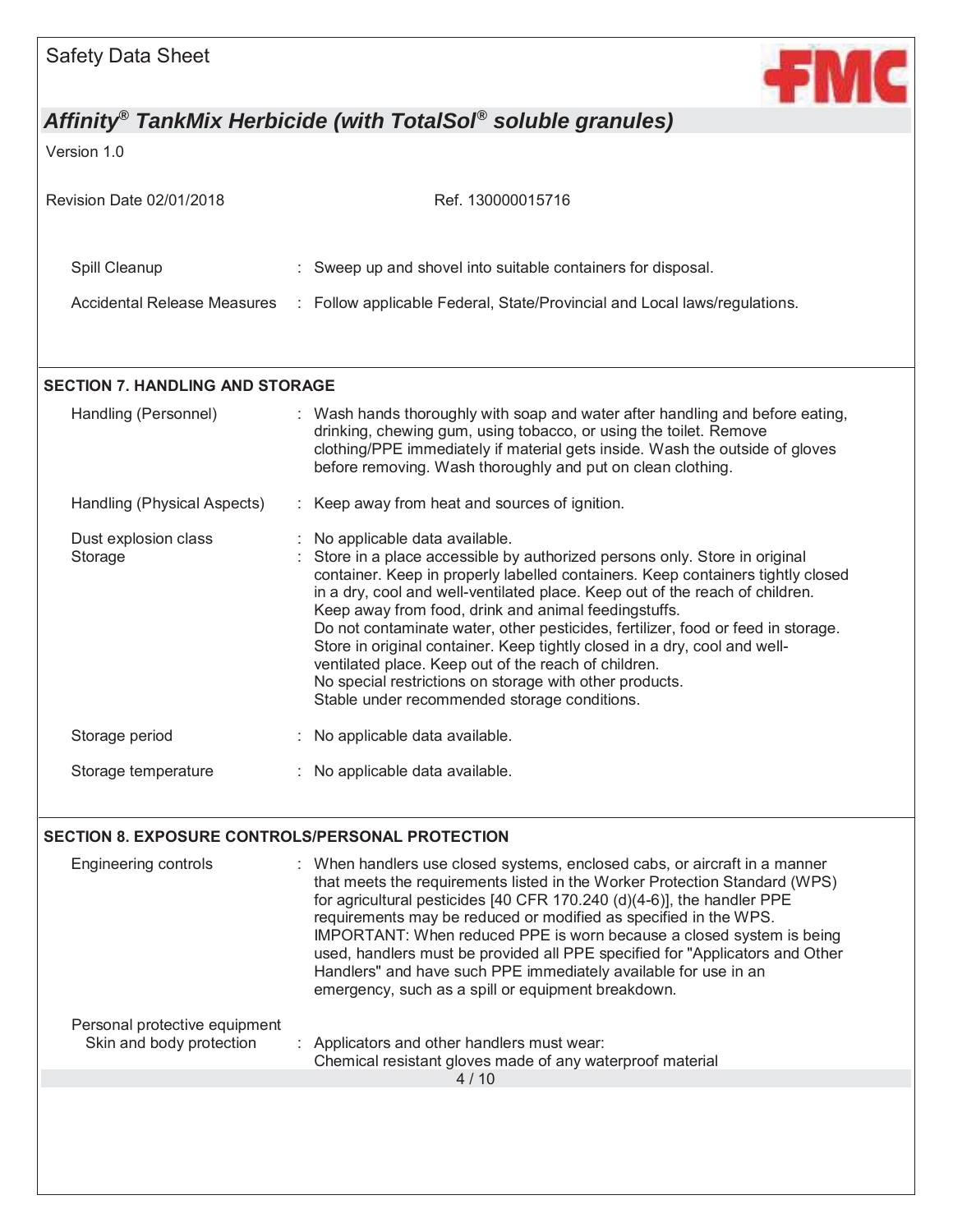

Version 1.0

| Revision Date 02/01/2018                                             |                                                   | Ref. 130000015716                                 |                                                                                                                                                                                                                                                                                                                                                                                   |
|----------------------------------------------------------------------|---------------------------------------------------|---------------------------------------------------|-----------------------------------------------------------------------------------------------------------------------------------------------------------------------------------------------------------------------------------------------------------------------------------------------------------------------------------------------------------------------------------|
| Protective measures                                                  | Shoes plus socks<br>Coveralls<br>Shoes plus socks | been treated, such as plants, soil, or water, is: | PPE required for early entry to treated areas that is permitted under the<br>Worker Protection Standard and that involves contact with anything that has<br>Chemical resistant gloves made of any waterproof material<br>: Follow manufacturer's instructions for cleaning/maintaining PPE. If no such<br>instructions for washables exist, use detergent and hot water. Keep and |
| <b>Exposure Guidelines</b><br><b>Exposure Limit Values</b>           |                                                   | wash PPE separately from other laundry.           |                                                                                                                                                                                                                                                                                                                                                                                   |
| Tribenuron methyl<br>AEL *<br>AEL *                                  | (FMC)<br>(FMC)                                    | $0.5$ mg/m $3$<br>1 mg/m3                         | 12 hr. TWA<br>8 hr. TWA                                                                                                                                                                                                                                                                                                                                                           |
| Thifensulfuron methyl<br>AEL*                                        | (FMC)                                             | $5 \text{ mg/m}$ 3                                | 8 & 12 hr. TWA Total dust.                                                                                                                                                                                                                                                                                                                                                        |
| Trisodium phosphate dodecahydrate<br>No applicable data available.   |                                                   |                                                   |                                                                                                                                                                                                                                                                                                                                                                                   |
| Sodium carbonate<br>AEL*                                             | (FMC)                                             | $5 \text{ mg/m}$ 3                                | 8 & 12 hr. TWA Total dust.                                                                                                                                                                                                                                                                                                                                                        |
| lower than the AEL are in effect, such limits shall take precedence. |                                                   |                                                   | AEL is FMC's Acceptable Exposure Limit. Where governmentally imposed occupational exposure limits which are                                                                                                                                                                                                                                                                       |
| <b>SECTION 9. PHYSICAL AND CHEMICAL PROPERTIES</b>                   |                                                   |                                                   |                                                                                                                                                                                                                                                                                                                                                                                   |
| Appearance<br>Physical state<br>Form<br>Color                        | : solid<br>granular<br>: light brown              |                                                   |                                                                                                                                                                                                                                                                                                                                                                                   |
|                                                                      |                                                   | $5/10$                                            |                                                                                                                                                                                                                                                                                                                                                                                   |
|                                                                      |                                                   |                                                   |                                                                                                                                                                                                                                                                                                                                                                                   |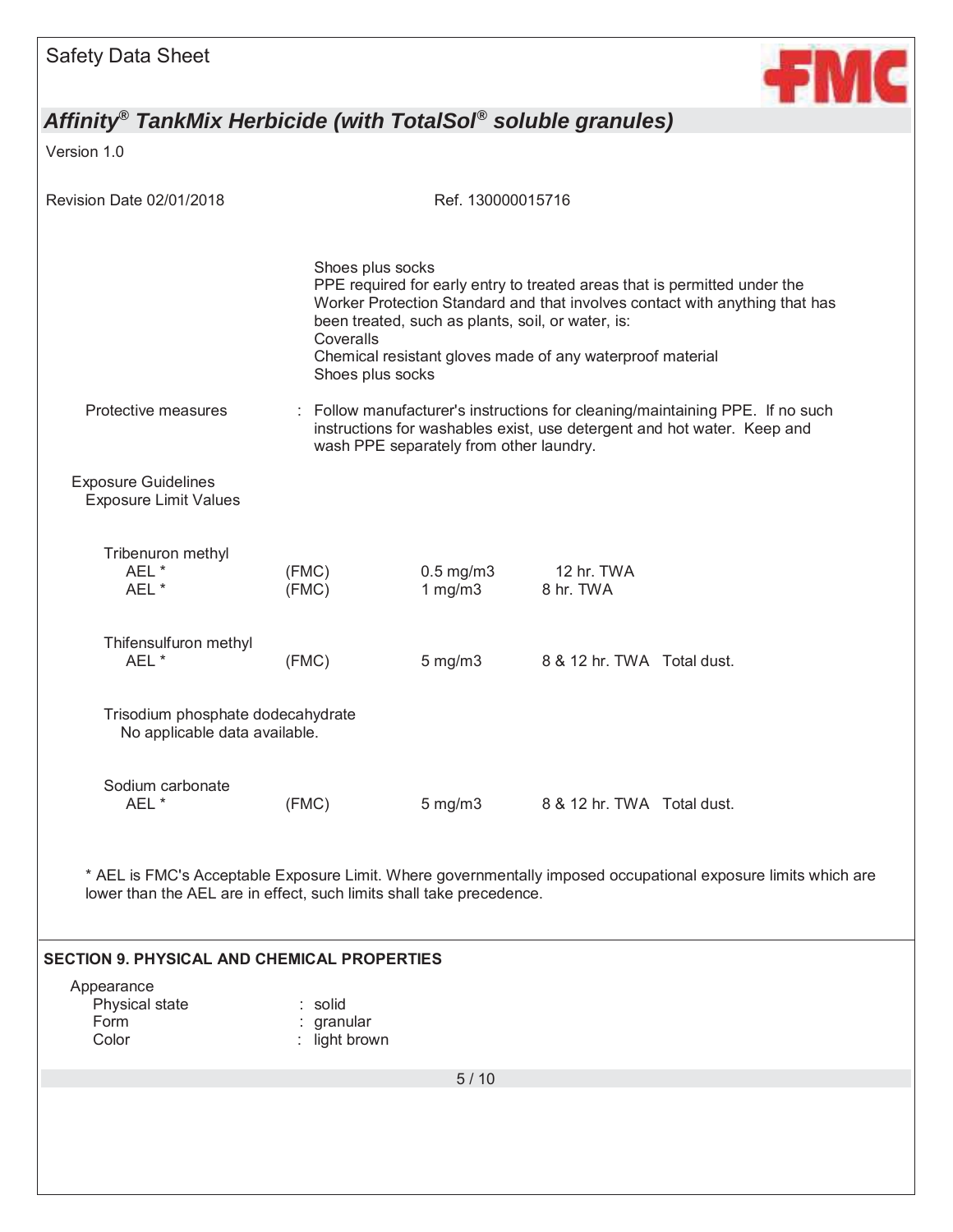

Version 1.0

Revision Date 02/01/2018 Ref. 130000015716

| Odor                                       | t. | slight                                                       |
|--------------------------------------------|----|--------------------------------------------------------------|
| Odor threshold                             |    | No applicable data available.                                |
| рH                                         |    | 8.6 at 10 g/l 20 °C (68 °F)<br>Method: CIPAC MT 75           |
| Melting point/range                        | t. | No applicable data available.                                |
| Boiling point/boiling range                | t  | No applicable data available.                                |
| Flash point                                | t  | No applicable data available.                                |
| Evaporation rate                           | t. | No applicable data available.                                |
| Flammability (solid, gas)                  | t. | No applicable data available.                                |
| Upper explosion limit                      | t  | No applicable data available.                                |
| Lower explosion limit                      | t. | No applicable data available.                                |
| Vapour Pressure                            | t  | No applicable data available.                                |
| Vapor density                              | ÷  | Not applicable                                               |
| Specific gravity (Relative<br>density)     | t. | Not applicable                                               |
| <b>Bulk density</b>                        |    | 688 kg/m3<br>packed                                          |
| Water solubility                           |    | soluble                                                      |
| Solubility(ies)                            | t. | No applicable data available.                                |
| Partition coefficient: n-<br>octanol/water | ÷  | No applicable data available.                                |
| Auto-ignition temperature                  |    | Auto-ignition temperature<br>Not available for this mixture. |
| Decomposition temperature                  | t. | No applicable data available.                                |
| Viscosity, kinematic                       |    | No applicable data available.                                |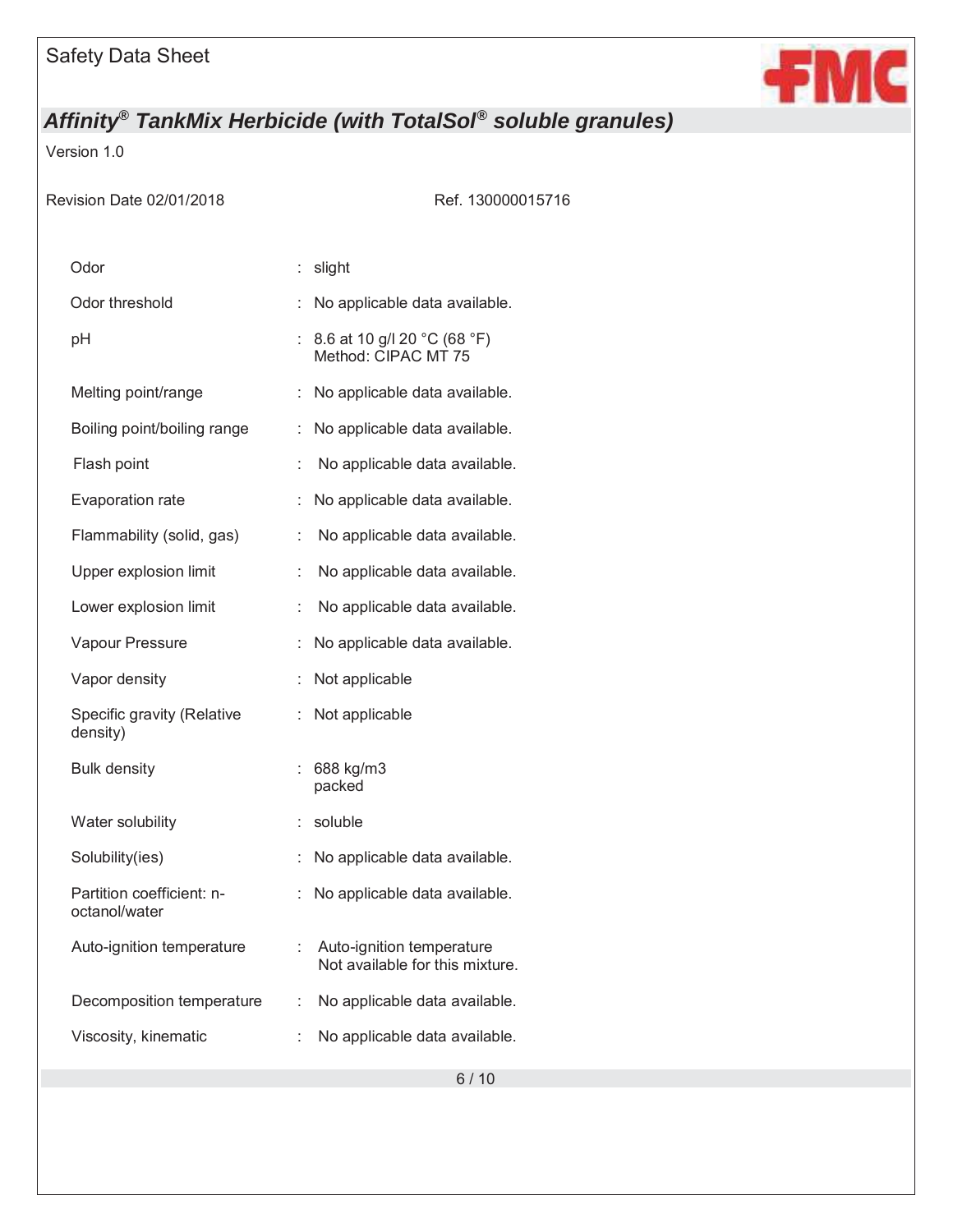

Version 1.0

| Revision Date 02/01/2018                                     | Ref. 130000015716                                                                                                                                                     |  |
|--------------------------------------------------------------|-----------------------------------------------------------------------------------------------------------------------------------------------------------------------|--|
| Viscosity, dynamic                                           | No applicable data available.                                                                                                                                         |  |
| <b>Oxidizing Substance</b>                                   | : The product is not oxidizing.                                                                                                                                       |  |
| <b>SECTION 10. STABILITY AND REACTIVITY</b>                  |                                                                                                                                                                       |  |
| Reactivity<br>Chemical stability                             | No applicable data available.<br>No decomposition if stored and applied as directed. Stable at normal<br>temperatures and storage conditions.                         |  |
| Possibility of hazardous<br>reactions<br>Conditions to avoid | Hazardous decomposition products formed under fire<br>$\mathcal{L}$<br>conditions. Polymerization will not occur.<br>To avoid thermal decomposition, do not overheat. |  |
| Incompatible materials                                       | No materials to be especially mentioned.                                                                                                                              |  |
| Hazardous decomposition<br>products                          | Hazardous decomposition products: Carbon oxides, Nitrogen oxides (NOx)<br>÷                                                                                           |  |
| SECTION 11 TOYICOLOGICAL INFORMATION                         |                                                                                                                                                                       |  |

#### **SECTION 11. TOXICOLOGICAL INFORMATION**

| Affinity® TankMix Herbicide (with TotalSol® soluble granules) |                                                                                                                                                                                                                                                                                                                                                                                                                       |
|---------------------------------------------------------------|-----------------------------------------------------------------------------------------------------------------------------------------------------------------------------------------------------------------------------------------------------------------------------------------------------------------------------------------------------------------------------------------------------------------------|
| Inhalation 4 h $LC50$ : $> 5.0$ mg/l, Rat                     |                                                                                                                                                                                                                                                                                                                                                                                                                       |
| Dermal Acute toxicity<br>estimate                             | $\therefore$ > 5,000 mg/kg, Rat                                                                                                                                                                                                                                                                                                                                                                                       |
| Oral Acute toxicity estimate $\therefore$ > 5,000 mg/kg, Rat  |                                                                                                                                                                                                                                                                                                                                                                                                                       |
| <b>Skin irritation</b>                                        | : No skin irritation, Rabbit                                                                                                                                                                                                                                                                                                                                                                                          |
| Eye irritation                                                | : No eye irritation, Rabbit                                                                                                                                                                                                                                                                                                                                                                                           |
| Sensitisation                                                 | Did not cause sensitisation on laboratory animals., Mouse                                                                                                                                                                                                                                                                                                                                                             |
| Further information<br>Carcinogenicity                        | Components influencing toxicology                                                                                                                                                                                                                                                                                                                                                                                     |
|                                                               | The carcinogenicity classifications for this product and/or its ingredients have been determined according<br>to HazCom 2012, Appendix A.6. The classifications may differ from those listed in the National Toxicology<br>Program (NTP) Report on Carcinogens (latest edition) or those found to be a potential carcinogen in the<br>International Agency for Research on Cancer (IARC) Monographs (latest edition). |
|                                                               | Also a substitute and an expected to the contract of a second distance and the second through $\sim$ 0.40/ and Ratio                                                                                                                                                                                                                                                                                                  |

None of the components present in this material at concentrations equal to or greater than 0.1% are listed by IARC, NTP, or OSHA, as a carcinogen.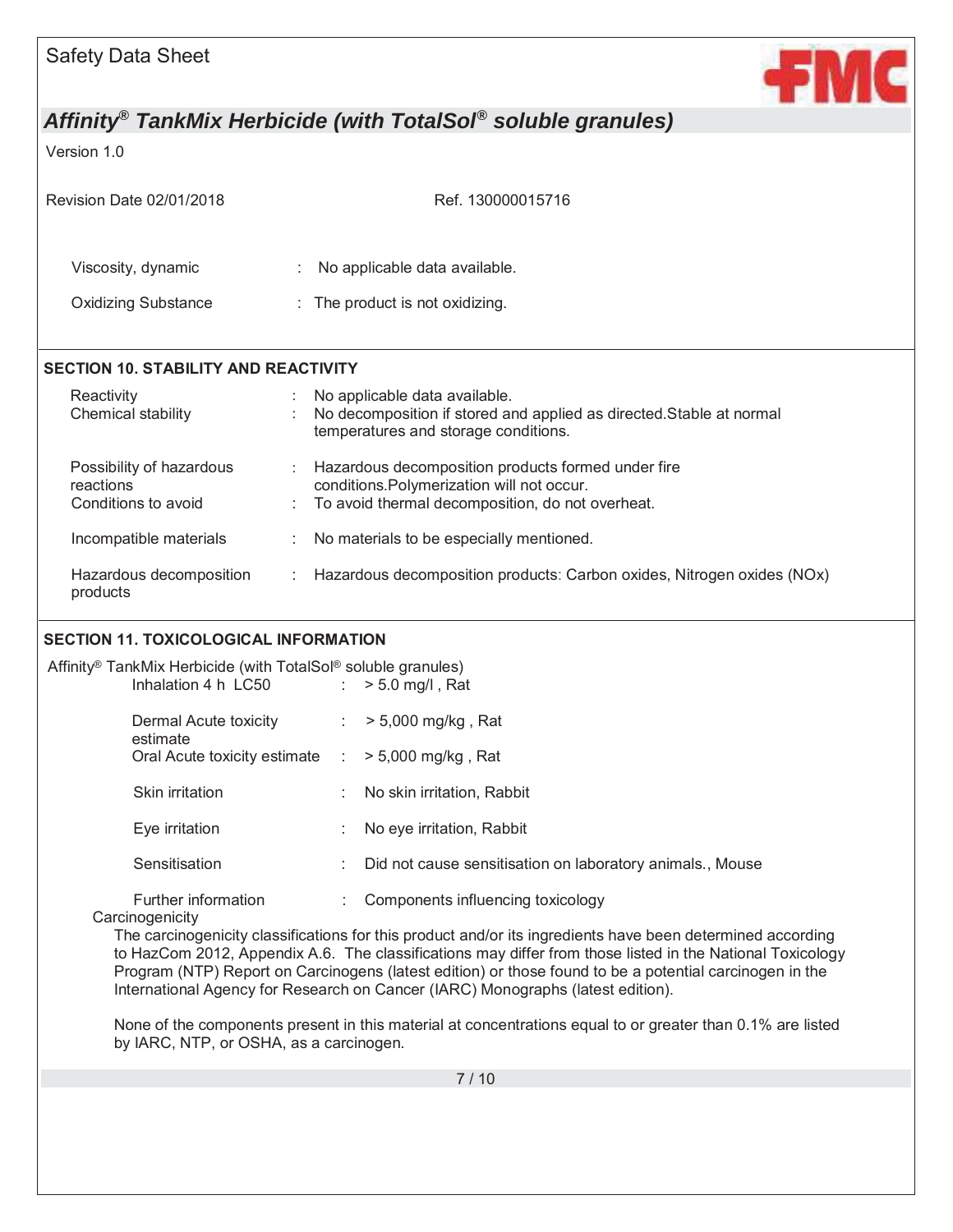| <b>Safety Data Sheet</b>                   |                                                                              | <b>+MC</b>                                                                                                                                                                                                                                                                                                                |
|--------------------------------------------|------------------------------------------------------------------------------|---------------------------------------------------------------------------------------------------------------------------------------------------------------------------------------------------------------------------------------------------------------------------------------------------------------------------|
|                                            |                                                                              | Affinity <sup>®</sup> TankMix Herbicide (with TotalSol <sup>®</sup> soluble granules)                                                                                                                                                                                                                                     |
| Version 1.0                                |                                                                              |                                                                                                                                                                                                                                                                                                                           |
| Revision Date 02/01/2018                   |                                                                              | Ref. 130000015716                                                                                                                                                                                                                                                                                                         |
| <b>SECTION 12. ECOLOGICAL INFORMATION</b>  |                                                                              |                                                                                                                                                                                                                                                                                                                           |
| Additional ecological information          |                                                                              | Environmental Hazards: Do not apply directly to water, or to areas<br>where surface water is present, or to intertidal areas below the mean<br>high water mark. Do not contaminate water when cleaning equipment<br>or disposing of equipment washwaters or rinsate. Do not apply<br>where/when conditions favour runoff. |
| <b>SECTION 13. DISPOSAL CONSIDERATIONS</b> |                                                                              |                                                                                                                                                                                                                                                                                                                           |
| Waste disposal methods -<br>Product        |                                                                              | Do not contaminate water, food or feed by disposal. Wastes resulting from the<br>use of this product must be disposed of on site or at an approved waste<br>disposal facility.                                                                                                                                            |
| Waste disposal methods -<br>Container      |                                                                              | : Refer to the product label for instructions.<br><b>Container Refilling and Disposal:</b><br>The container must only be refilled with this pesticide product.<br>DO NO REUSE THE CONTAINER FOR ANY OTHER PURPOSE.<br>Do not transport if this container is damaged or leaking.                                           |
|                                            |                                                                              | See Section 1 for emergency phone numbers.                                                                                                                                                                                                                                                                                |
| Contaminated packaging                     |                                                                              | No applicable data available.                                                                                                                                                                                                                                                                                             |
| <b>SECTION 14. TRANSPORT INFORMATION</b>   |                                                                              |                                                                                                                                                                                                                                                                                                                           |
| IATA <sub>C</sub>                          | UN number                                                                    | : 3077                                                                                                                                                                                                                                                                                                                    |
| <b>IMDG</b>                                | Proper shipping name<br>Class<br>Packing group<br>Labelling No.<br>UN number | : Environmentally hazardous substance, solid, n.o.s.<br>(Thifensulfuron-methyl, Tribenuron methyl)<br>$\boldsymbol{9}$<br>$\  \cdot \ $<br>9MI<br>3077                                                                                                                                                                    |
|                                            |                                                                              |                                                                                                                                                                                                                                                                                                                           |
|                                            |                                                                              | 8/10                                                                                                                                                                                                                                                                                                                      |
|                                            |                                                                              |                                                                                                                                                                                                                                                                                                                           |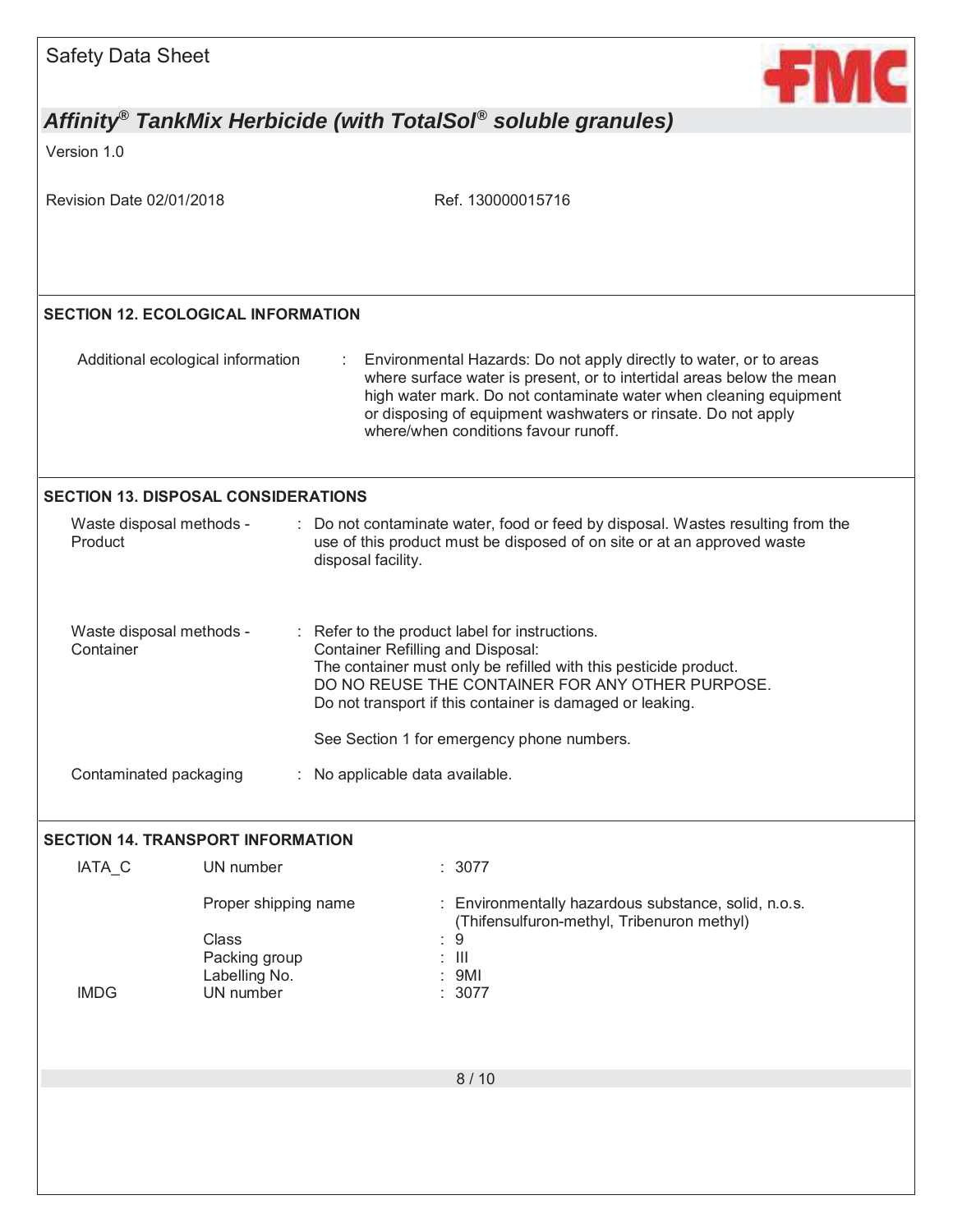

Version 1.0

Revision Date 02/01/2018 Ref. 130000015716

Class : 9 Packing group Labelling No. : 9

Proper shipping name : ENVIRONMENTALLY HAZARDOUS SUBSTANCE, SOLID, N.O.S. (Thifensulfuron-methyl, Tribenuron methyl)

Marine Pollutants assigned UN number 3077 and 3082 in single or combination packaging containing a net quantity per single or inner packaging of 5 L or less for liquids or having a net mass per single or inner packaging of 5 KG or less for solids may be transported as non-dangerous goods as provided in section 2.10.2.7 of IMDG code, IATA special provision A197, and ADR/RID special provision 375.

#### **SECTION 15. REGULATORY INFORMATION**

| Other regulations                  | : This Safety Data Sheet is for a pesticide product registered by the US<br>Environmental Protection Agency (USEPA) and is therefore also subject to<br>certain labeling requirements under US pesticide law (FIFRA). These<br>requirements differ from the classification criteria and hazard information<br>required by OSHA for safety data sheets, and for workplace labels of non-<br>pesticide chemicals. The following is the mandatory hazard information<br>required by USEPA on the pesticide label:<br><b>CAUTION!</b><br>Avoid contact with skin, eyes and clothing. Prolonged or frequently repeated<br>skin contact may cause allergic reactions in some individuals. Wash |
|------------------------------------|------------------------------------------------------------------------------------------------------------------------------------------------------------------------------------------------------------------------------------------------------------------------------------------------------------------------------------------------------------------------------------------------------------------------------------------------------------------------------------------------------------------------------------------------------------------------------------------------------------------------------------------------------------------------------------------|
|                                    | thoroughly with soap and water after handling.                                                                                                                                                                                                                                                                                                                                                                                                                                                                                                                                                                                                                                           |
| SARA 313 Regulated<br>Chemical(s)  | : Tribenuron methyl                                                                                                                                                                                                                                                                                                                                                                                                                                                                                                                                                                                                                                                                      |
| Title III hazard<br>classification | : Acute Health Hazard: Yes<br>Chronic Health Hazard: No<br>Fire: No<br>Reactivity/Physical hazard: No<br>Pressure: No                                                                                                                                                                                                                                                                                                                                                                                                                                                                                                                                                                    |
| <b>EPA</b>                         | : In the United States this product is regulated by the US Environmental<br>Protection Agency (EPA) under the Federal Insecticide, Fungicide and<br>Rodenticide Act (FIFRA). It is a violation of Federal law to use this product in                                                                                                                                                                                                                                                                                                                                                                                                                                                     |
|                                    | 9/10                                                                                                                                                                                                                                                                                                                                                                                                                                                                                                                                                                                                                                                                                     |
|                                    |                                                                                                                                                                                                                                                                                                                                                                                                                                                                                                                                                                                                                                                                                          |